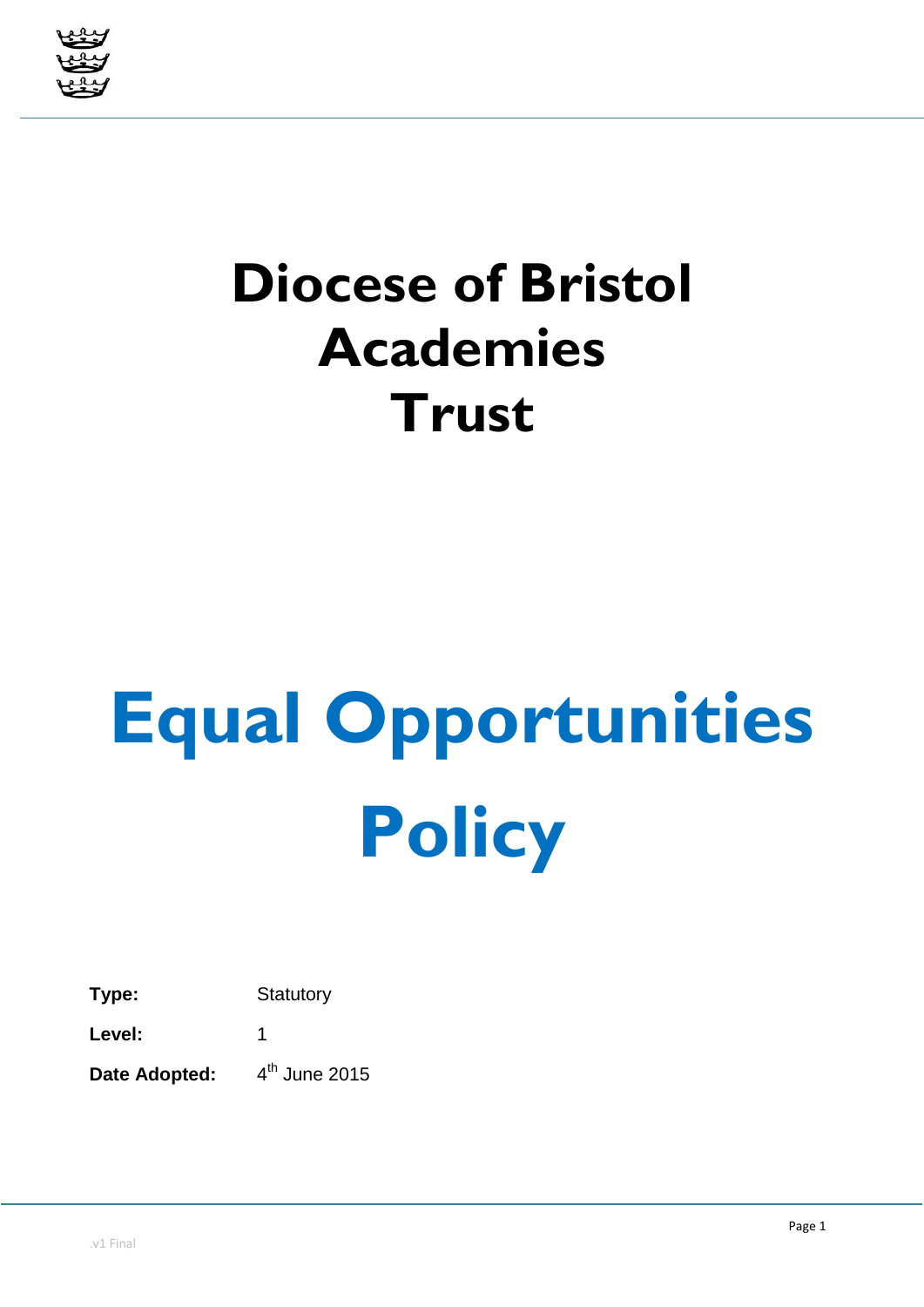| <b>Date</b> | Page | <b>Change</b> | Origin of Change e.g. TU<br>request, Change in legislation |
|-------------|------|---------------|------------------------------------------------------------|
|             |      |               |                                                            |
|             |      |               |                                                            |
|             |      |               |                                                            |
|             |      |               |                                                            |
|             |      |               |                                                            |
|             |      |               |                                                            |
|             |      |               |                                                            |
|             |      |               |                                                            |
|             |      |               |                                                            |
|             |      |               |                                                            |
|             |      |               |                                                            |

## **History of most recent Policy changes (must be completed)**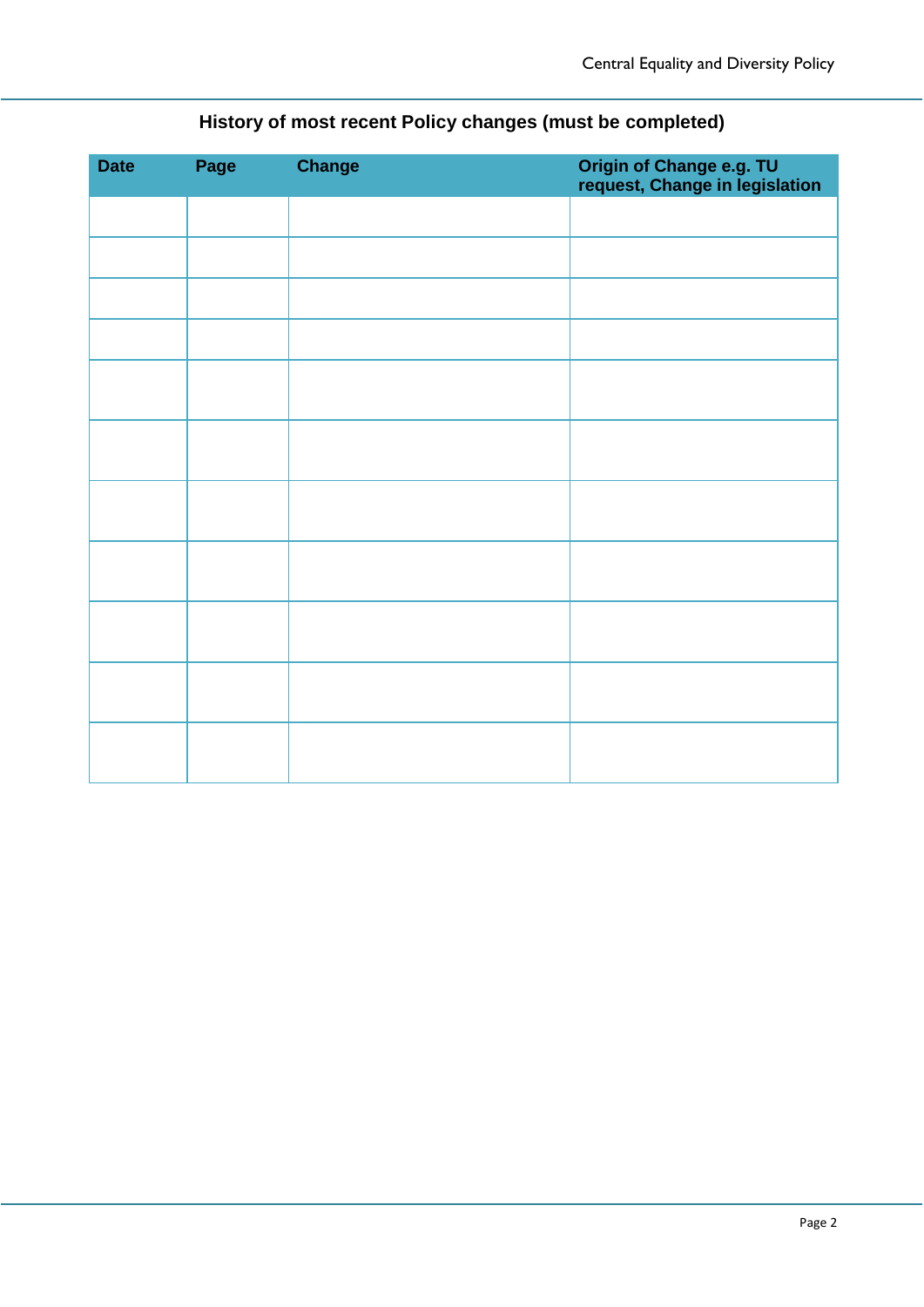### **Contents**

| 1)  |  |  |
|-----|--|--|
| 2)  |  |  |
| 3)  |  |  |
| 4)  |  |  |
| 5)  |  |  |
| 6)  |  |  |
| 7)  |  |  |
| 8)  |  |  |
| 9)  |  |  |
| 10) |  |  |
| 11) |  |  |
| 12) |  |  |
| 13) |  |  |
| a)  |  |  |
| b)  |  |  |
| c)  |  |  |
| 14) |  |  |
| 15) |  |  |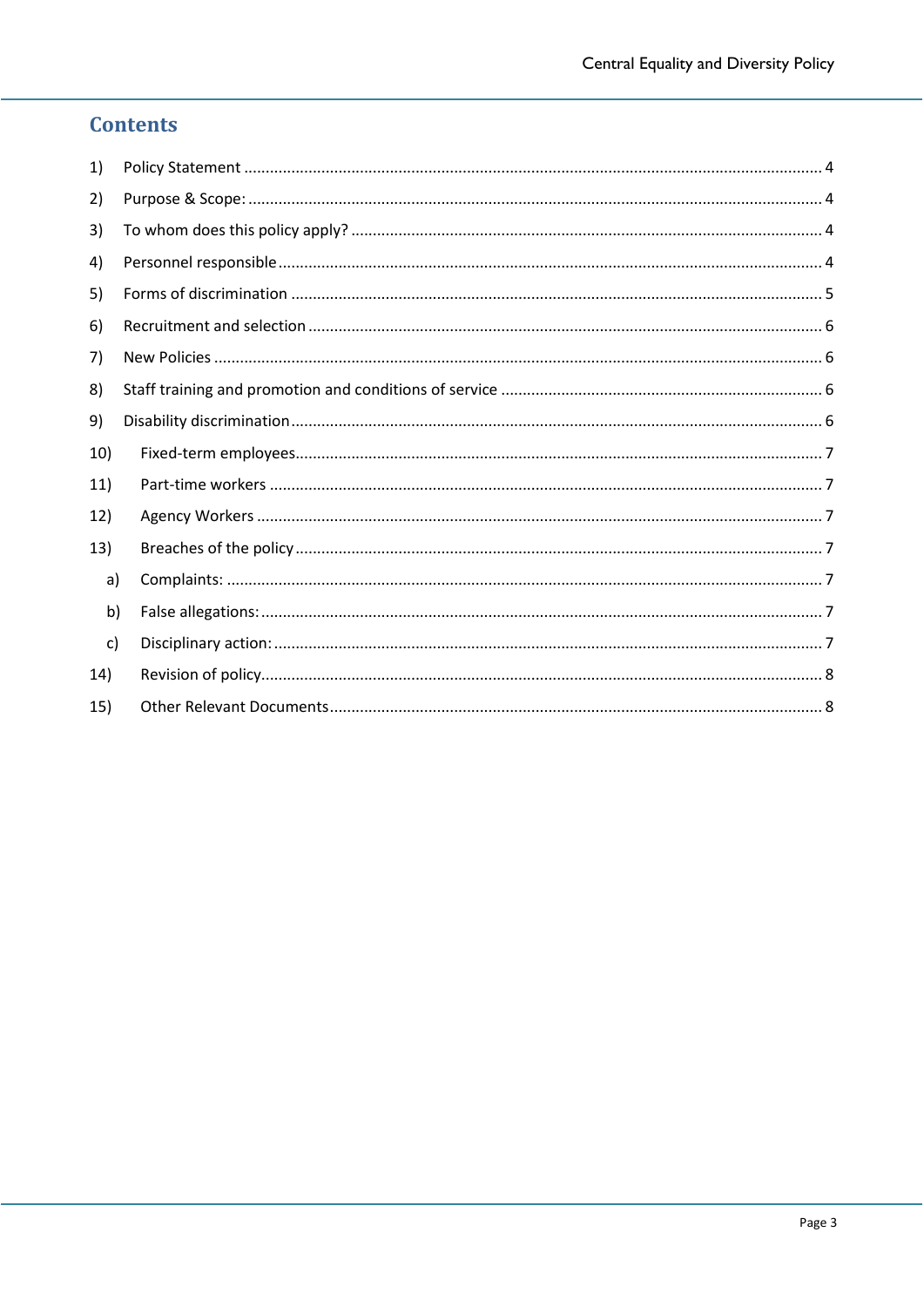#### <span id="page-3-0"></span>**1) Policy Statement**

- a) The Trust is an organisation with a Christian foundation. The ethos, values and relationships of the Trust, and its associated academies, are central to witnessing to the value of the foundation. The Trust supports the principle of equal opportunities and opposes discrimination on the basis of age, sex, marriage and civil partnership, gender reassignment, race, disability, sexual orientation, religion or belief, pregnancy and maternity and part-time or fixed-term employment (defined as **Protected Characteristics**). Being a committed equal opportunities employer, the Trust will take every possible step to ensure that employees are treated equally and fairly.
- b) From this point onwards wherever Local Board is used in this document it should be read as the Local Board or Main Board, (dependent on the earned autonomy in the scheme of delegation) and wherever Head teacher is used it should read Head teacher or Principal as appropriate.
- c) This guidance is also applicable, where required, for centrally employed DBAT staff. For this purpose, the Chief Executive Officer (CEO) of DBAT will replace the role of the Principal/Principal.

#### <span id="page-3-1"></span>**2) Purpose & Scope:**

- a) All policies and practices will conform to the principle of equal opportunities in terms of recruitment and selection except where there is a genuine occupational reason, for appointing a practicing Christian or a person whose beliefs are in accordance with the tenets the Church of England. As many DBAT academies will have religious designation, the Trust may, where it is deemed a genuine occupational requirement under the Equalities Act, 2010, make such additional requirements. For further information, please see the Recruitment and Selection policy
- b) All policies and practices will conform to the principle of equal opportunities in terms of training, promotion, career development, discipline, redundancy and dismissal.
- c) Academies are responsible for insuring that all teaching and support staff receive appropriate training on the Trust's policy and understands that discriminatory behaviour in any format is unacceptable, will be taken seriously and investigated under the appropriate policy.

#### <span id="page-3-2"></span>**3) To whom does this policy apply?**

- a) This policy applies to all DBAT employees, whether permanent, temporary, casual, parttime or on fixed-term contracts, to ex-employees, to job applicants and to individuals such as agency staff and consultants and volunteers who are not our employees, but who work at any Academy or at the central offices (collectively workers).
- b) All workers have a duty to act in accordance with this policy, to treat colleagues with dignity at all times, and not to discriminate against, harass or victimise other members of staff, whether junior or senior to them. In some situations, the Trust may be at risk of being held responsible for the acts of individual members of staff and will not tolerate any discriminatory practices or behaviour.

#### <span id="page-3-3"></span>**4) Personnel responsible**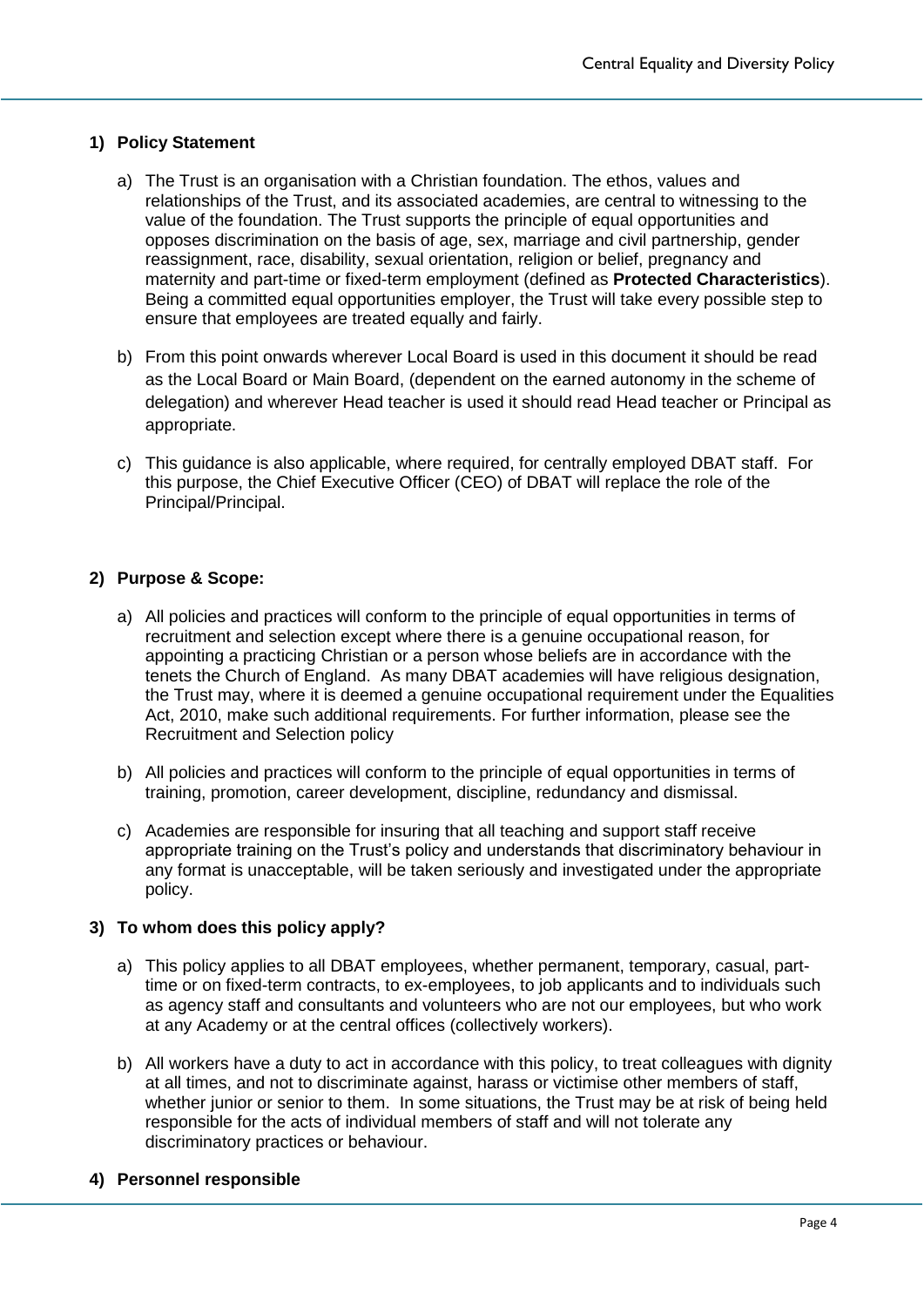- a) The Trust has overall responsibility for establishing this policy. This policy will be reviewed annually by the Trust.
- b) The Local Board of Governors has overall responsibility for the effective operation of this policy and for ensuring compliance with the relevant statutory framework prohibiting discrimination. Responsibility for monitoring and reviewing the operation of the policy and any recommendations for change to the policy also lies with the Local Governing Body of each Academy.
- c) The Principal has delegated day-to-day responsibility for operating the policy. The Principal, in partnership with the Senior Leadership have a specific responsibility to set an appropriate standard of behaviour, to lead by example and to ensure that those they manage adhere to the policy and promote the aims and objectives of DBAT with regard to equal opportunities.
- d) All members of staff are responsible for the success of this policy and must ensure that they familiarise themselves with the policy and act in accordance with its aims and objectives.

#### <span id="page-4-0"></span>**5) Forms of discrimination**

- a) Discrimination may be direct or indirect and it may occur intentionally or unintentionally.
- b) Direct discrimination occurs where:
	- i) Someone is treated less favourably because of one or more Protected Characteristics. For example, rejecting an applicant because they would not "fit in" because of their race or sexual orientation would be direct discrimination.
	- ii) Someone is less favourably treated because of their association with someone who has a Protected Characteristic. For example, an employee may be treated less favourably because they have a disabled child.
	- iii) Someone is treated less favourably because they are perceived to have a Protected Characteristic. For example, an employee may be treated less favourably because of their beliefs.
- c) The nine protected characteristics are:
	- Age
	- **Disability**
	- Gender reassignment
	- Marriage and civil partnership
	- Pregnancy and maternity
	- Race (including colour, nationality or ethnic or national origins)
	- Religion and belief (including lack of belief)
	- Sex
	- Sexual orientation
- d) Indirect discrimination occurs where an individual is subject to a provision, criterion or practice, applied to a group of people, which puts them at a particular disadvantage because of a Protected Characteristic, and it cannot be objectively justified. An example might be a minimum height requirement for a job. This is likely to eliminate proportionately more women than men. If this criterion cannot be objectively justified, because it is not a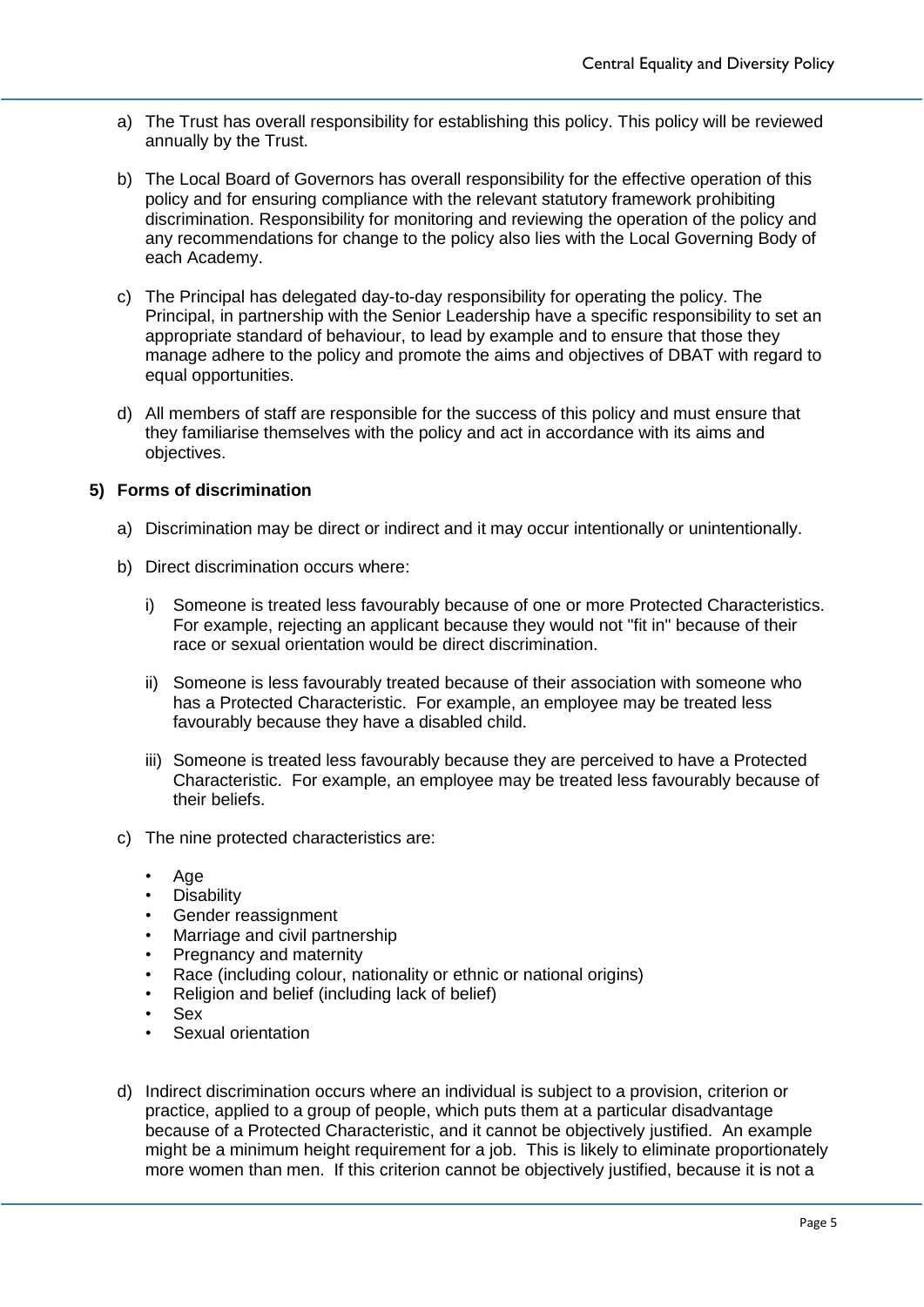proportionate means of achieving a legitimate aim, then it will be indirectly discriminatory on the ground of sex.

e) Discrimination also includes victimisation (suffering a detriment because of action the employee has taken or may take to assert legal rights against discrimination or to assist a colleague in that regard (called a **Protected Act**) and harassment.

#### <span id="page-5-0"></span>**6) Recruitment and selection**

- a) The Trust aims to ensure that no job applicant receives less favourable treatment because of a Protected Characteristic. The Trust may, where it is deemed a genuine occupational requirement under the Equalities Act, 2010 appoint staff with a Christian commitment. For more information please refer to the Recruitment and Selection Policy. Recruitment procedures will be reviewed regularly to ensure that individuals are treated on the basis of their relevant merits and abilities and that sufficiently diverse sectors of the community are reached. Job selection criteria are reviewed from time to time to ensure that they are justifiable on non-discriminatory grounds as being essential for the effective performance of the job.
- b) To ensure that this policy is operating effectively with respect to recruitment and selection, and to identify those sections of the local community which may be under represented in employment, DBAT Academies will monitor applicants' racial origins, gender, disability and religion as part of the recruitment procedure. DBAT also maintain records of this data in an anonymised format solely for the purposes stated in this policy. Ongoing monitoring and regular analysis of the data provide the basis for taking appropriate positive steps to eliminate unlawful direct and indirect discrimination and implement this policy.

#### <span id="page-5-1"></span>**7) New Policies**

a) In addition to normal consultation procedures all new policies will undergo an Equal Opportunities Impact Assessment to minimise the risk of inadvertently creating a policy which may have an adverse effect on the Trust's equal opportunities objectives.

#### <span id="page-5-2"></span>**8) Staff training and promotion and conditions of service**

- a) Staff training needs shall be identified through regular staff appraisals. All DBAT employees will be given an equal opportunity and access to training to enable them to progress within the organisation. All promotion decisions shall be made on the basis of merit.
- b) DBAT's conditions of service, benefits and facilities will be reviewed from time to time to ensure that they are available to all employees who should have access to them and that there are no unlawful obstacles to accessing them.

#### <span id="page-5-3"></span>**9) Disability discrimination**

- a) If an employee is disabled, or becomes disabled in the course of their employment, they are encouraged to tell DBAT about their condition. This is to enable the Academy Trust and its individual Academies to support them as much as possible and to ensure that they are not treated less favourably because of something related to their disability.
- b) DBAT employees may also wish to advise the Academy of any reasonable adjustments to their working conditions or the duties of their job which they consider to be necessary, or which would assist them in the performance of their duties. This may involve the provision of an additional piece of equipment or assistance in helping them to perform their work.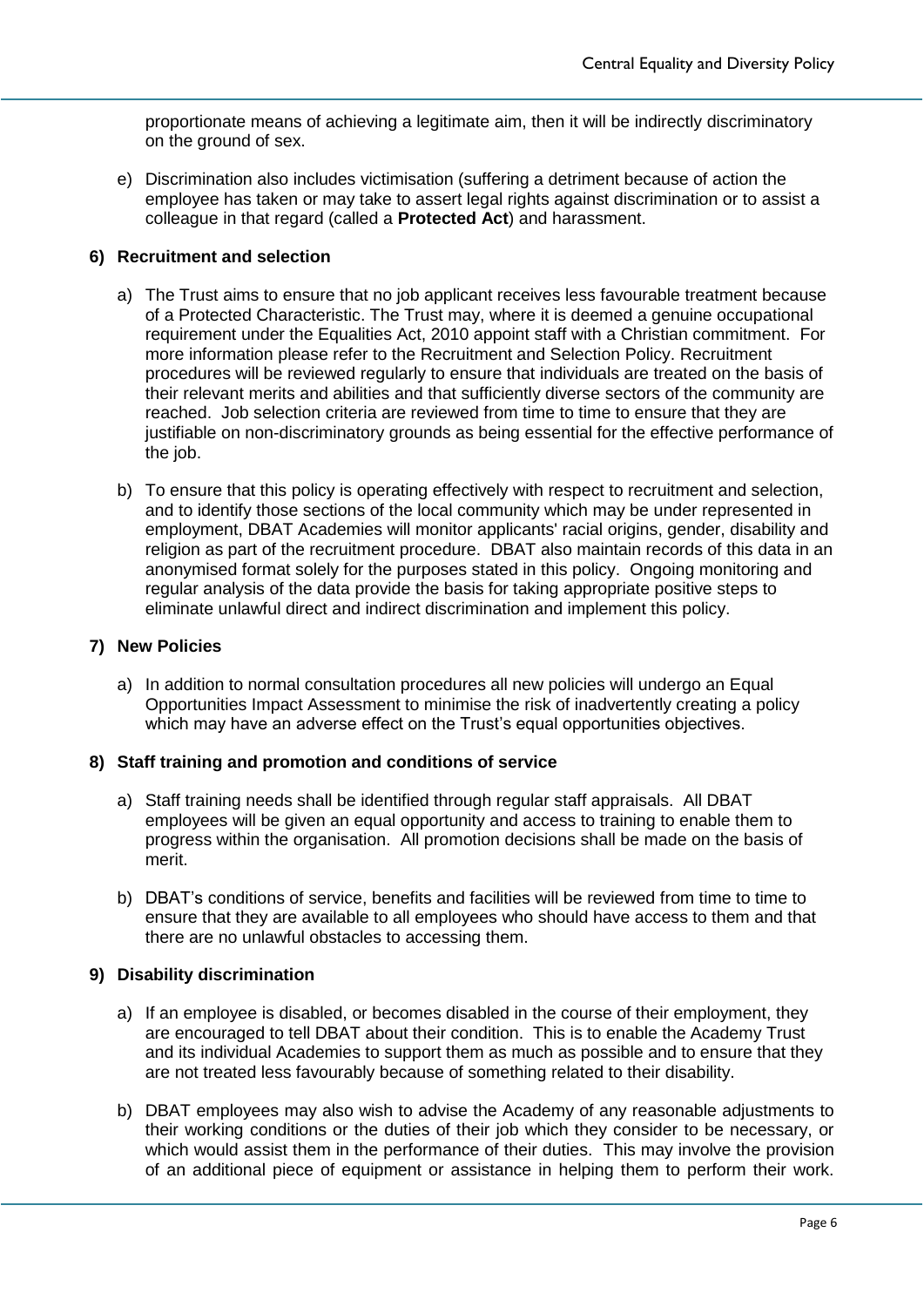The Academy may wish to consult with a medical adviser(s) about possible reasonable adjustments. Careful consideration will be given to any such proposals and they will be accommodated where possible and proportionate to the needs of the employee's job. Nevertheless, there may be circumstances where it will not be reasonable for the Trust or Local Governing Body to accommodate the suggested adjustments and the Academy will ensure that it provides employees with information as to the basis of the trust's decision not to make any adjustments.

c) Local Governing Bodies will monitor the physical features of its premises to consider whether it can make any changes to help remove disadvantages, which these may create for disabled users. Where possible and proportionate, the Local Governing Body will take steps to improve access for disabled users of the premises.

#### <span id="page-6-0"></span>**10) Fixed-term employees**

a) On behalf of the Trust, the Local Governing Body will monitor the use of fixed-term contracts and their conditions of service, to ensure that they are being offered appropriate access to benefits, training, promotion and permanent employment opportunities.

#### <span id="page-6-1"></span>**11) Part-time workers**

a) On behalf of the Trust, the Local Governing Body will monitor the conditions of service of part-time employees and their progression to ensure that they are being offered appropriate access to benefits and training and promotion opportunities. Local Governing Bodies will also ensure requests to alter working hours are dealt with appropriately under the Right to Request Flexible Working Policy.

#### <span id="page-6-2"></span>**12) Agency Workers**

a) On behalf of the Trust, the Local Governing Body will monitor agency employees to ensure that they are treated no less favourably than a comparable employee in relation to accessing collective facilities and amenities at any DBAT Academy. The Academy will also monitor the use of temporary work agencies and subject to the exceptions set out in the Agency Workers Regulations 2010, will ensure that all agency employees have the same basic working conditions they would have been entitled to had they been recruited by a DBAT Academy directly into a comparable role.

#### <span id="page-6-3"></span>**13) Breaches of the policy**

- <span id="page-6-4"></span>a) **Complaints:** If an employee believes that they may have been disadvantaged because of a Protected Characteristic, they are encouraged to raise the matter through the Academy's grievance procedure. If an employee believes that they may have been harassed because of a Protected Characteristic, they are encouraged to raise the matter through the Academy's Dignity at Work policy. Allegations regarding potential breaches of this policy will be treated in confidence and investigated in accordance with the relevant procedure.
- <span id="page-6-5"></span>b) **False allegations:** These procedures apply during and after termination of employment. Employees who make such allegations in good faith will not be disadvantaged or treated less favourably as a result. False allegations of a breach in this policy which are found to have been made in bad faith will, however, be dealt with under the disciplinary and dismissal procedure.
- <span id="page-6-6"></span>c) **Disciplinary action:** If, after investigation, an employee is proven to have engaged in any unwanted conduct because of a Protected Characteristic, or otherwise acted in breach of this policy, they will be subject to disciplinary action. In serious cases, such behaviour may